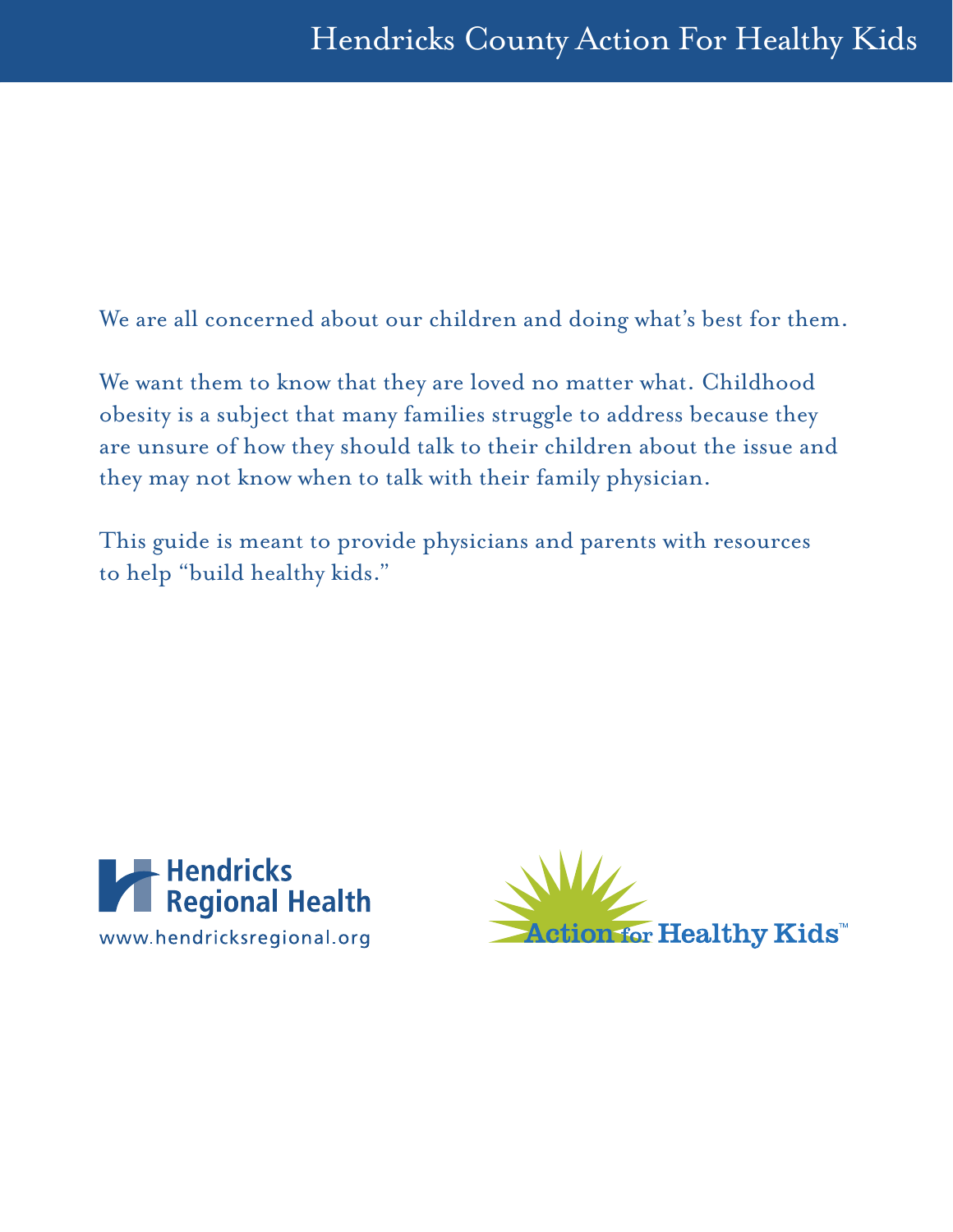### **HEALTHY KIDS**

#### Addressing childhood overweight and obesity is important.

There is a proven relationship between childhood obesity and lifelong weight and related medical problems. Consider these facts. More than 15 percent of all school children are considered obese or overweight. Overweight teens have a 70 percent chance of becoming overweight or obese adults, and obese children are three times more likely to suffer from high blood pressure. Eighty-five percent of children who have Type 2 diabetes are overweight or obese and have a significant risk for complications early in adulthood.

#### Why?

Studies have shown that the rise of childhood overweight and obesity in the United States is directly related to increased caloric intake and physical inactivity.

> *DID YOU KNOW? Children spend an average of three hours each day watching TV or playing computer games.*

#### What can you do?

There are positive steps that families can take to foster healthy eating, physical activity and achieving and maintaining a healthy weight.

#### **Eat Breakfast Every Day.**

Studies show that breakfast is an essential meal of the day because it helps the body and mind get off to a good start. This is especially important for children so that they can be prepared to perform well at school.

#### **Eat Meals Together.**

Taking time to sit down and share meals together regularly provides quality time to talk with your children and stay involved.

#### **Provide a Wide Variety of Foods.**

A diet that includes a wide variety of foods, especially fruits and vegetables, is full of essential vitamins and minerals. And, the variety encourages children to try new things.

#### **Make Time for Physical Activity.**

Regular physical activity helps build healthy bodies and self-esteem.

#### **Be a Good Role Model.**

Your children look to you as an example.

#### Snacking

Snacking is an important part of healthy eating for children. By limiting unhealthy foods in your home and making healthy snacks easily accessible, you and your children will be able to learn and make healthy choices. For a list of healthy snack options, refer to "Healthy Snacking for Children" in this publication.

#### General Recommendations for Healthy Eating:

- Increase intake of fruit and vegetables.
- Use lower fat alternatives. Avoid fried foods and added fats like margarine, mayo or dressings.
- Limit sugary foods and beverages. If sugar is in the top three ingredients, use this food in moderation.
- Encourage healthy snacks.
- Pay attention to serving sizes.
- Increase activity and limit time in front of the TV and video/computer games.

#### Goal Setting

Set healthy and realistic goals. Changes do take time. Allowing your child to grow into his or her current weight can be healthier than pursuing weight loss and it makes the process less stressful. Remember to stay positive and focus on establishing healthy habits; these goals will promote lifetime wellness for your child.

#### **HCAFHK Committee**

Martha Rardin, RD, CD Director, Nutrition and **Dietetics** Hendricks Regional Health 317.745.3768

Betsey Thompson, RN Clinical Nurse Specialist Hendricks Regional Health 317.718.8444

Beth Switzer, MS, RD, CD Extension Educator, Foods & Nutrition Purdue Cooperative Extension Service, Hendricks County 317.745.9260

Monica Smith, RN, MSN Public Health Nurse Hendricks County Health Department 317.745.9222

Heather Harris, LMHC, NCC Child/Adolescent Therapist Hamilton Center, Inc. 317.837.9719

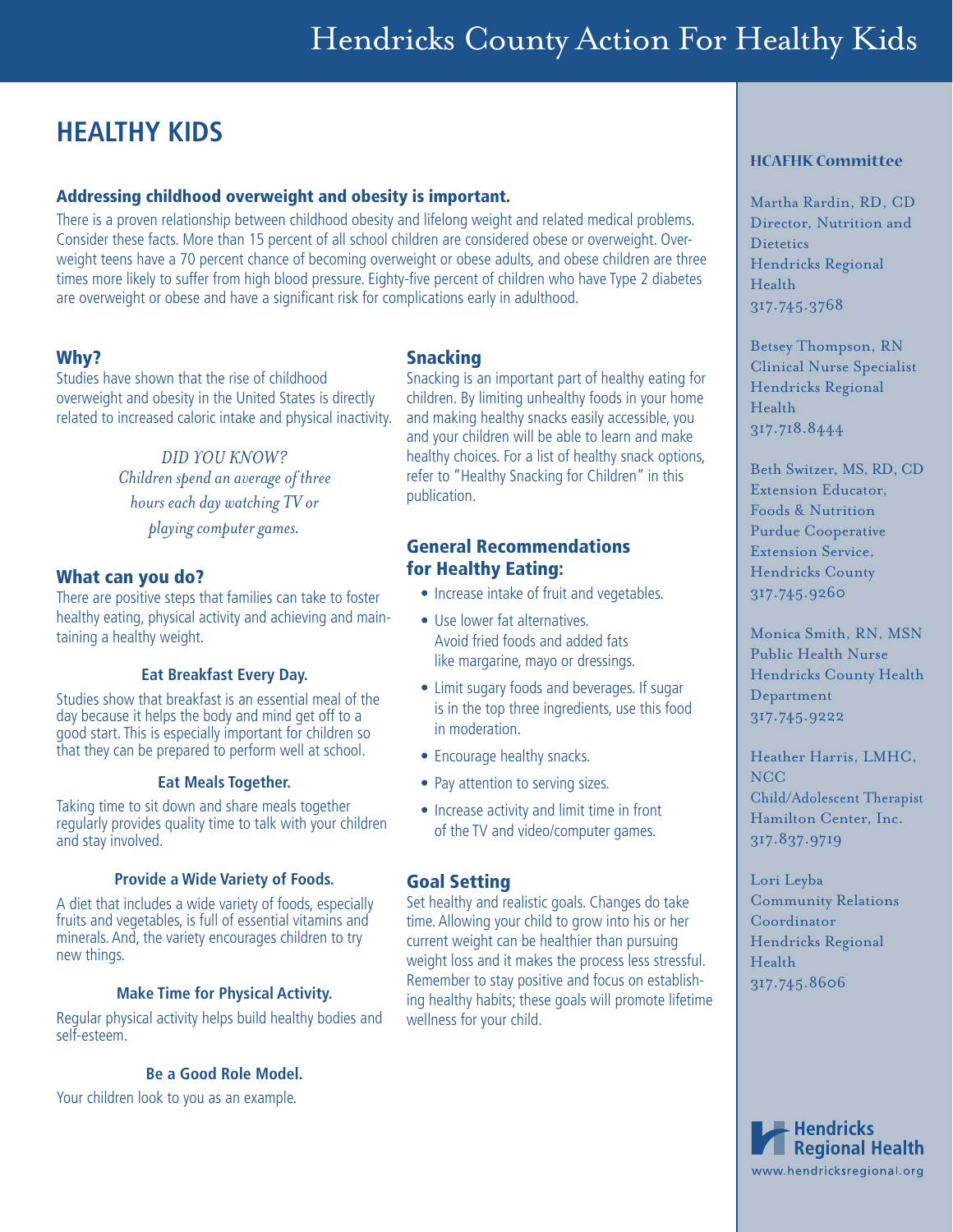## **PHYSICAL ACTIVITY**

#### **GET MOVING, GET FIT, HAVE FUN!**

Did you know that for good health, kids need 60 minutes of physical activity most days? While 60 minutes is a great goal, don't worry if it seems like too much to do at one time. Start with 5-10 minute sessions and see how many sessions can be completed during the day.

Encourage kids to get up and get moving rather than spending all their free time glued to the TV. Set a screen time budget. Allot kids one to two hours per day to spend on TV, video games or fun time on the computer. Devise an after-school action plan that includes activities to get kids on their feet and off the couch after school. Encourage kids to move in front of the tube by jogging in place or riding an exercise bike while watching TV. Tune out at meal times to help you and your kids tune into what's going on in each other's lives. This also allows you to focus more on how much you're eating and enjoy your food. Remember: The TV is not a family member. Turn it off and enjoy each other!

Make fitness a family affair. If you have trouble getting your kids up and moving, first take a look at the example you are setting. Be a positive role model by being physically active yourself and displaying a positive attitude that being active is fun and feels good. Provide regular opportunities for the whole family to enjoy physical activity together.

Here's a list of ideas to get your family started:

- Head out for a family walk or bike ride each evening after dinner
- Spend a weekend afternoon roller-skating, in-line skating or playing touch football
- Team up to do housework or yard work
- Visit walking-friendly places such as museums and zoos
- Practice sports such as basketball, baseball or soccer with the kids
- Take tennis or golf lessons together or go to community swim sessions
- Participate as a family team in a charity fun run, fun walk or car wash
- Purchase a family membership at the community recreation center, YMCA or health club Schedule family trips there a few times each week
- Walk the dog or offer to walk the neighbor's dog
- Rake leaves, pull weeds or sweep the sidewalk

Need some more suggestions for getting your child moving? Send them outside to:

- Walk to a friend's house that's close Play Frisbee
- 
- 
- Practice the Hula-Hoop Kick a soccer ball
- 
- Play tag Skip rope
- In-line skate Shoot baskets in the driveway
	-
- Jog around the block Hit a tennis ball against the wall

Stuck inside? Try these:

- Blow up a balloon and play volleyball
- Do part of an exercise tape
- Ride an exercise bike
- Turn on your favorite music and dance
- Do inside chores like vacuuming, dusting or emptying the garbage
- Do gymnastics or tumbling
- Play Twister

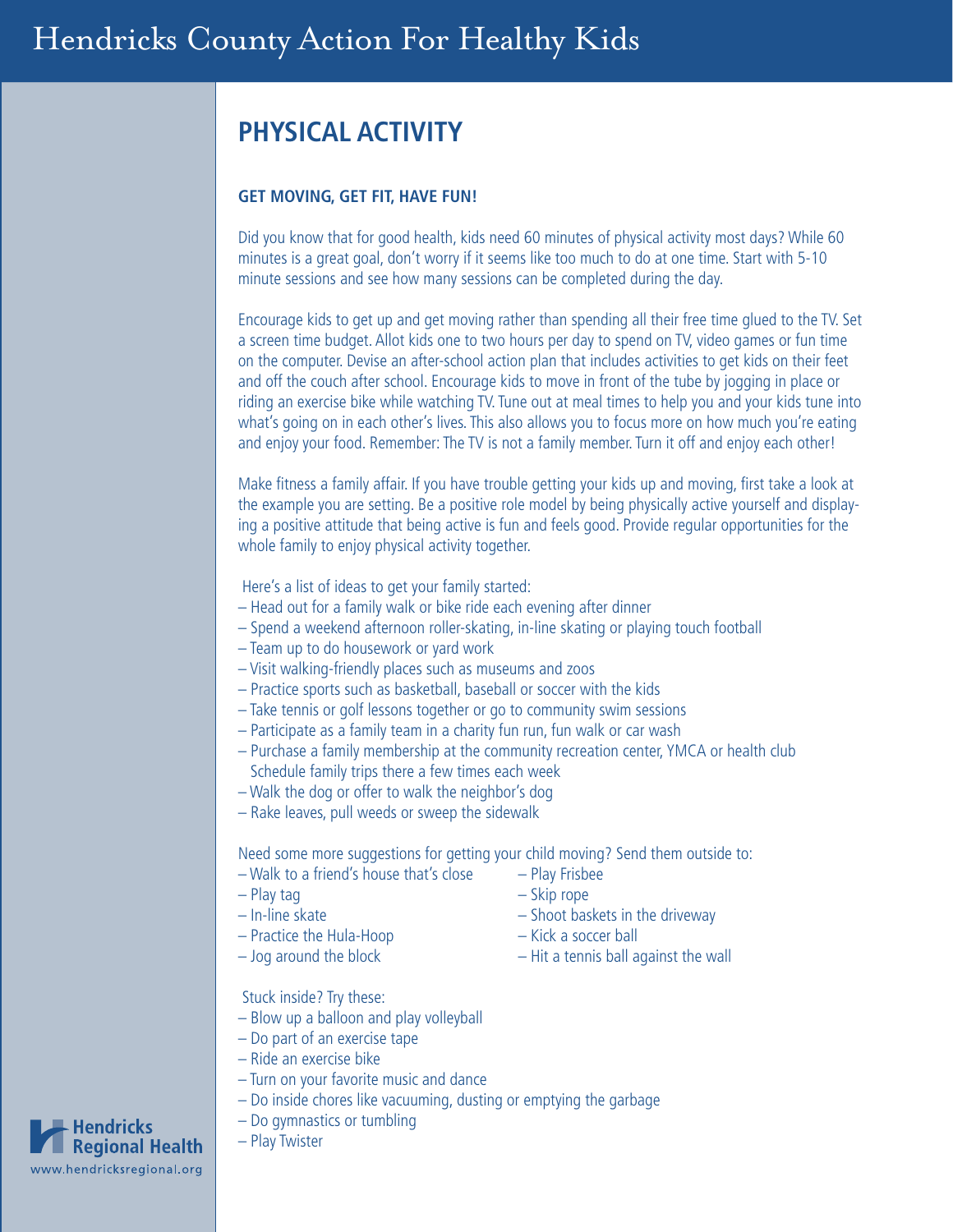## **HEALTHY SNACKING**

#### **HEALTHY SNACKING FOR CHILDREN**

Snacking can be an important part of a child's diet. It is a good time to increase nutrient intake by including foods from the five major food groups. A good snack can be healthy, fun to eat, tasty and quick and easy to make. Below are some ideas for healthy snacking at home.

- Children need more energy and nutrients as they grow. It is important to choose healthy foods to be sure they are not filling up on low nutrient foods.
- Snacking can help round out their diets by including foods from all food groups daily.
- $-$  Try to offer foods from at least two of the five major food groups at each snack.
- Plan snacks halfway between meals so they have an appetite at meals.
- $-$  Limit high sugar drinks. Children may fill up on these and not want to eat.
- School-aged children are usually hungry after school and may benefi t from a snack at this time.
- Have healthy food in the house and make it easy to get to.
- Allow sweet treats at times, but limit how often they are offered.
- Cut up fruit and vegetables ahead of time so they are ready to grab.
- Pack snacks in individual containers instead of eating out of a large bag or box.
- Have your children join you in food preparation. Children enjoy helping in the kitchen. They are often more likely to eat foods that they help prepare.
- Cut foods into shapes or use cookie cutters to shape foods.
- Avoid offering food as a reward for good behavior.
- Excessive eating between meals of high sugar or fat foods can lead to obesity.
- If your child is overweight, encourage increase in physical activity and healthy food choices. Do not cut back drastically on food intake. Growing children need those nutrients for growth and development.
- Parents should be good role models and have healthy snacks and meals themselves.
- Teach your children early to eat healthy snacks. What you teach them now will last a lifetime.

#### **Ideas for Healthy Snacks**

- Fresh fruit
- Snack-sized yogurt (like Yoplait Yumsters or Go-Gurt)
- Animal crackers and milk
- Frozen berries, slices of melon or banana
- Half ham sandwich on whole wheat bread
- Raw vegetables with cottage cheese or low fat dressing
- Ready-to-eat cereal in portable containers, dry or with low fat or nonfat milk
- Half a hard-boiled egg
- Pudding
- Graham cracker with peanut butter
- Yogurt smoothie
- Peanut butter and fruit sandwich (try bananas, apples or raisins)
- Tortilla with refried beans, cheese, shredded lettuce and salsa
- Rice cakes topped with hummus or peanut butter
- Ants on a log (fill celery with peanut butter or cream cheese and place raisins along the top)
- Snack kebobs (raw vegetables or fruit on a pretzel stick)
- Low fat string cheese

#### **HCAFHK Committee**

Martha Rardin, RD, CD Director, Nutrition and **Dietetics** Hendricks Regional Health 317.745.3768

Betsey Thompson, RN Clinical Nurse Specialist Hendricks Regional Health 317.718.8444

Beth Switzer, MS, RD, CD Extension Educator, Foods & Nutrition Purdue Cooperative Extension Service, Hendricks County 317.745.9260

Monica Smith, RN, MSN Public Health Nurse Hendricks County Health Department 317.745.9222

Heather Harris, LMHC, NCC Child/Adolescent Therapist Hamilton Center, Inc. 317.837.9719

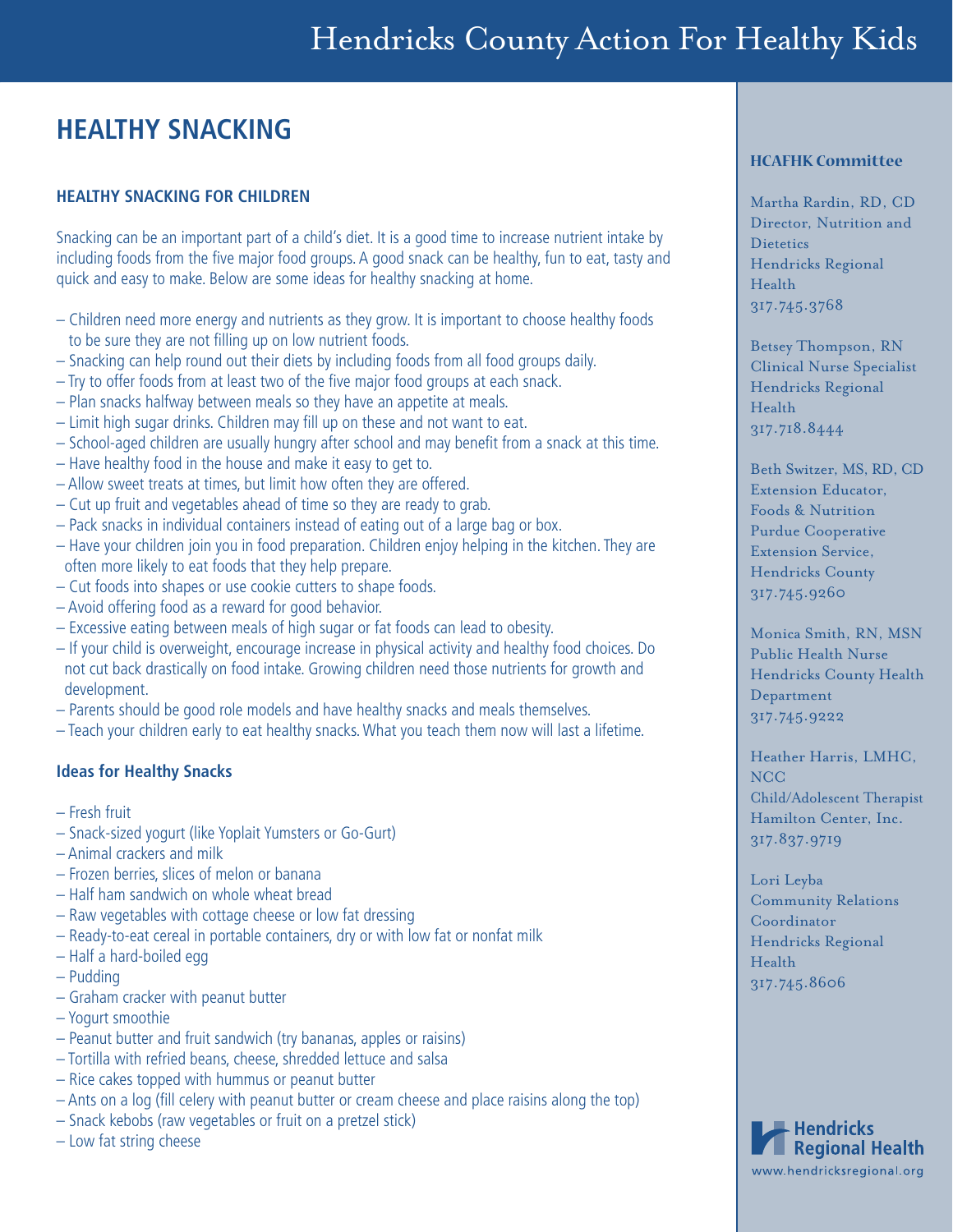### **EMOTIONAL ISSUES**

#### **DID YOU KNOW…**

- Overweight and obese children and teenagers suffer negative assumptions about their character as well as their appearance
- People assume that overweight people are lazy, unclean and have no feelings
- Children who have significant behavior problems are nearly 3 times as likely as other children to be overweight and are about 5 times more likely to become overweight later in life
- Children who are depressed are often less active, or may console themselves with food, which may set them up for weight gain
- Overweight children may develop anxieties or social interaction problems because of self-consciousness or teasing about their weight
- There is a clear association between obesity and depression and anxiety disorders among children and teens; and that untreated depression is both the cause and effect of obesity
- A University of Minnesota study found that 26% of teens who were teased about weight at school and home reported they had considered suicide and 9% had attempted it

#### **Childhood Obesity Results in the Following Challenges for Youth**

Self-Esteem Issues

- Obese boys and girls have significantly lower self-esteem than non-obese peers at age 14
- Obese adolescents with esteem problems are more likely to engage in risky behaviors such as smoking and drinking alcohol
- Obesity can cause feelings of sadness, loneliness and nervousness

#### Quality of Life

- A 2003 study found that obese children rated their quality of life as low as those of young cancer patients on chemotherapy
- Teasing at school, difficulties playing sports, fatigue, sleep apnea and other obesity-linked problems severely affected the well-being of obese children
- Parents of obese children rated their child's well-being even lower than ratings of the children

#### **Depression**

– Poor self-esteem can result in feelings of depression and social isolation

#### **Behavior Modification**

Successful mental health treatment of childhood obesity should include:

The therapist treating this disorder must have the ability to teach behavior modification principles to children and their parents and partner with other healthcare professionals. Treatment should also address the emotional and behavioral symptoms that may result from obesity. Group treatment is often recommended, but individual therapy can be just as effective.

#### Tips for Parents:

Avoid using food as rewards for good behavior. Trips to the park and special outings with Mom or Dad (especially if it includes physical activity) are much more meaningful and effective in motivating children.

Be a good role model for your children. Let them see you eating healthy and make exercise a regular part of your routine.

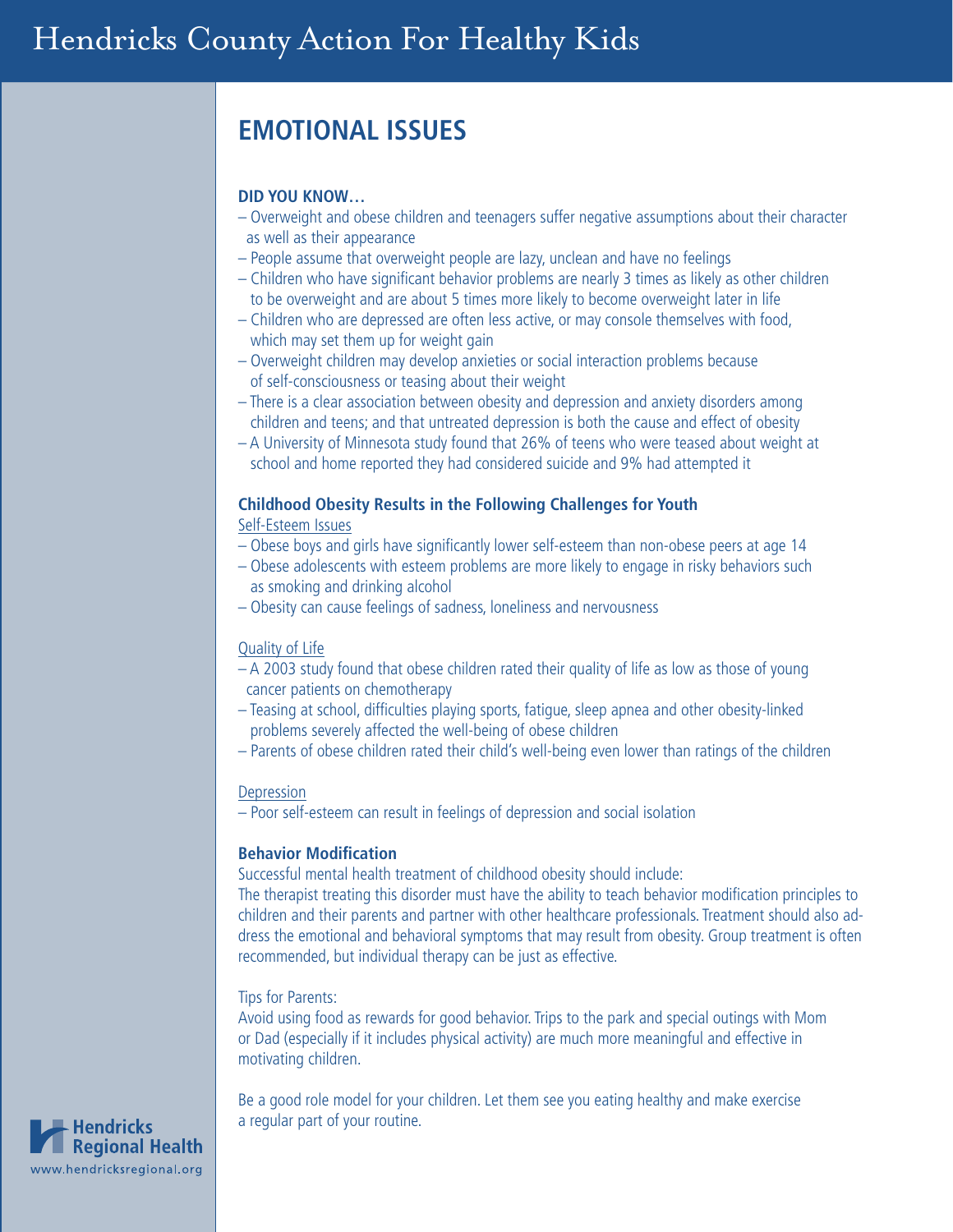# Hendricks County Action For Healthy Kids

### **RESOURCES**

#### **WEBSITES**

Hendricks Regional Health www.hendricksregional.org

Action For Healthy Kids www.actionforhealthykids.org

Activate (Activities for kids and information for parents) www.kidnetic.com

American Dietetic Association www.eatright.org

American Academy of Pediatrics www.aap.org

American Academy of Family Physicians (Links for parent, teens and kids) www.kidshealth.org

Children Today (Nutrition and health link) www.childrentoday.com/resources

Dole Five-A-Day Campaign (Games for kids and information for parents) www.dole5aday.com

Eat Smart, Move More www.eatsmartmovemorenc.com

Food and Nutrition Information Center www.nal.usda.gov/fnic

Games Kids Play www.gameskidsplay.net

Get Active Stay Active www.getactivestayactive.com/

Get Kids in Action www.getkidsinaction.org

Helping Your Overweight Child www.win.niddk.nih.gov/publications/over\_child.htm

InShape Indiana www.inshape.in.gov

#### **HCAFHK Committee**

Martha Rardin, RD, CD Director, Nutrition and **Dietetics** Hendricks Regional Health 317.745.3768

Betsey Thompson, RN Clinical Nurse Specialist Hendricks Regional Health 317.718.8444

Beth Switzer, MS, RD, CD Extension Educator, Foods & Nutrition Purdue Cooperative Extension Service, Hendricks County 317.745.9260

Monica Smith, RN, MSN Public Health Nurse Hendricks County Health Department 317.745.9222

Heather Harris, LMHC, NCC Child/Adolescent Therapist Hamilton Center, Inc. 317.837.9719

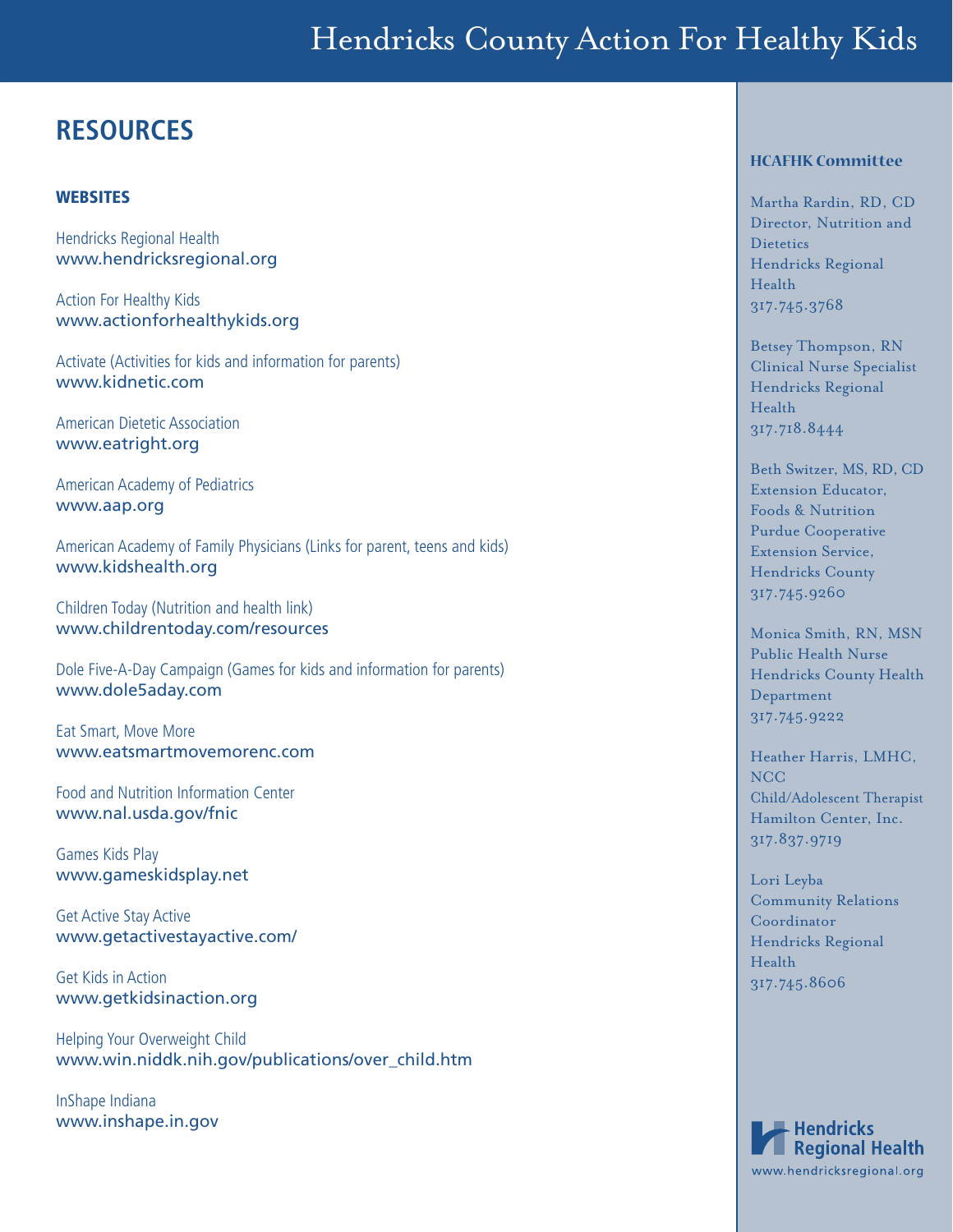### **RESOURCES** (continued)

#### **WEBSITES**

Keep Kids Healthy **Example 20** Log It! Elementary School Program

http://wecan.nhlbi.nih.gov www.take10.net/

www.keepkidshealthy.com www.peclogit.org/logit.asp

We Can! Families Finding Balance Take Ten! Classroom Based Physical Activity Program

Nutrition and Dairy Council (Parents, kids and educators) www.nutritionexplorations.org

Spark Early Childhood Physical Activity Program www.sparkpe.org/programEarlyChildhood.jsp

US Department of Agriculture (Team Nutrition) www.fns.usda.gov/tn

#### BOOKS

*American Academy of Pediatrics Guide to Your Child's Nutrition*, William Dietz and Loraine Stern, American Academy of Pediatrics, 1999.

*Child of Mine: Feeding with Love and Good Sense*, Ellyn Satter, Bull Publishing, 2000.

*Your Child's Weight Helping Without Harming: Birth Through Adolescence*, Ellyn Satter, Kelcy Press, 2005

*Healthy Foods, Healthy Kids*, Elizabeth Ward, Adams Media Corporation, 2002.

*How to Get Your Kid to Eat…But Not Too Much: From Birth to Adolescence*, Ellyn Satter, Bull Publishing, 2001.

*If Your Child Is Overweight: A Guide for Parents*, Susan Kosharek, 2nd Edition, American Dietetic Association, 2003.

*Raising Happy, Healthy, Weight-Wise Kids*, Judy Toews and Nicole Parton, Sarasota Press, 2001.

*Real Kids Come In All Sizes: 10 Essentials Lessons to Build Your Child's Esteem*, Kathy Kater, Broadway Books, 2005.

*Food, Fun 'n Fitness: Designing Healthy Lifestyles for Our Children*, Mary Friesz, Designs for Healthy Lifestyle, 2002.

*Secrets of Feeding a Healthy Family*, Ellyn Satter, Bull Publishing, 1999.

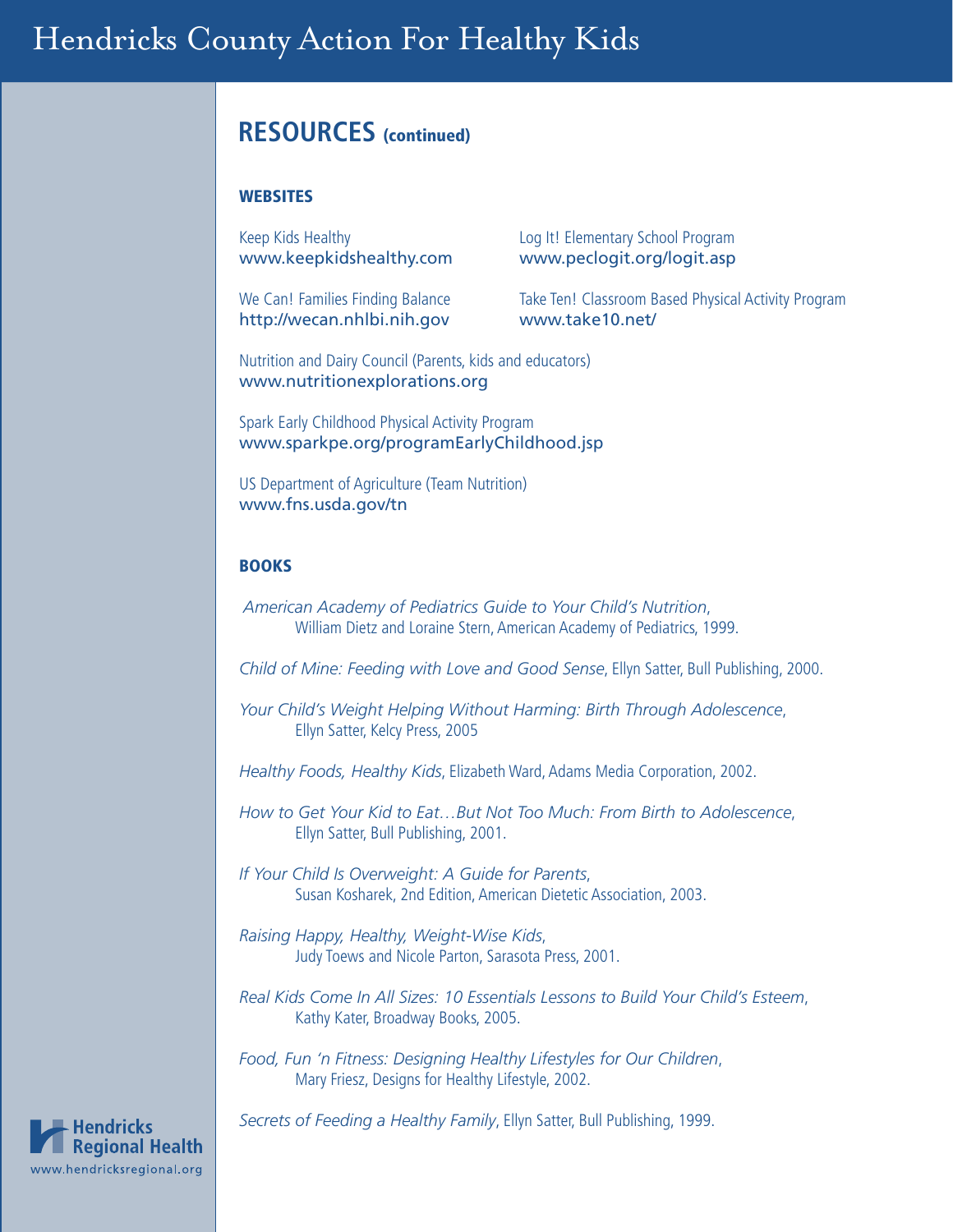### **RESOURCES** (continued)

#### COOKBOOKS FOR BUSY FAMILIES

*5 Ingredient 15 Minute Cookbook: Cooking Light*, Anne Chappell Cain, Oxmoor House 1999.

*Quick Meals for Healthy Kids and Busy Parents: Wholesome Family Recipes in 30 Minutes or Less from Three Child Nutrition Experts*, S. Nissenberg, M. Bogle, and A. Wright.

*Meal Solutions for Busy People*, Shirley Chambers and Sharon Smalling, Memorial Hermann.

*Quick and Healthy Recipes and Ideas*, Brenda J. Ponichtera, 1995.

*Lickety-Split Meals for Health Conscious People on the Go!*, Zonya Foco, 1998.

#### PUBLICATION ORDERING INFORMATION

*Encourage Your Child to Be Physically Active* (HE50368) American Academy of Pediatrics, 141 Northwest Point Blvd., Elk Grove Village, IL 60007-1098 www.aap.org

*Better Health and Fitness Through Physical Activity* (HE50090) American Academy of Pediatrics, 141 Northwest Point Blvd., Elk Grove Village, IL 60007-1098 www.aap.org

*Healthy Habits for Healthy Kids: A Nutrition and Activity Guide for Parents* American Dietetic Association www.eatright.org or www.unicare.com

*Helping Your Overweight Child* (NIH publication #04-4096) Weight-control Information Network (WIN), 1 Win Way, Bethesda, MD 20892-3665 phone (202) 828-1028. Downloadable and copyable. www.niddk.nih.gov/health/nutrit/nutrit.htm

*A Guide for Busy Parents: Making Meals Matter for Your Young Child* Dairy Council of California www.dairycouncilofca.org

*Healthy Habits for Healthy Kids* (DC91) Washington State Dairy Council, 4201 198th St. SW, Lynnwood, WA 98036 phone (425) 744-1616, fax (425) 670-1222 www.eatsmart.org

*MyPyramid for Kids - Tips for Families* (CNPP-18) Purdue Extension Media Distribution Center phone (888) 398-4636, email media.order@purdue.edu

*BMI Wheel* Gerber Professional Information Line, phone (800) 595-0324, fax (231) 928-2408

#### **HCAFHK Committee**

Martha Rardin, RD, CD Director, Nutrition and **Dietetics** Hendricks Regional Health 317.745.3768

Betsey Thompson, RN Clinical Nurse Specialist Hendricks Regional Health 317.718.8444

Beth Switzer, MS, RD, CD Extension Educator, Foods & Nutrition Purdue Cooperative Extension Service, Hendricks County 317.745.9260

Monica Smith, RN, MSN Public Health Nurse Hendricks County Health Department 317.745.9222

Heather Harris, LMHC, NCC Child/Adolescent Therapist Hamilton Center, Inc. 317.837.9719

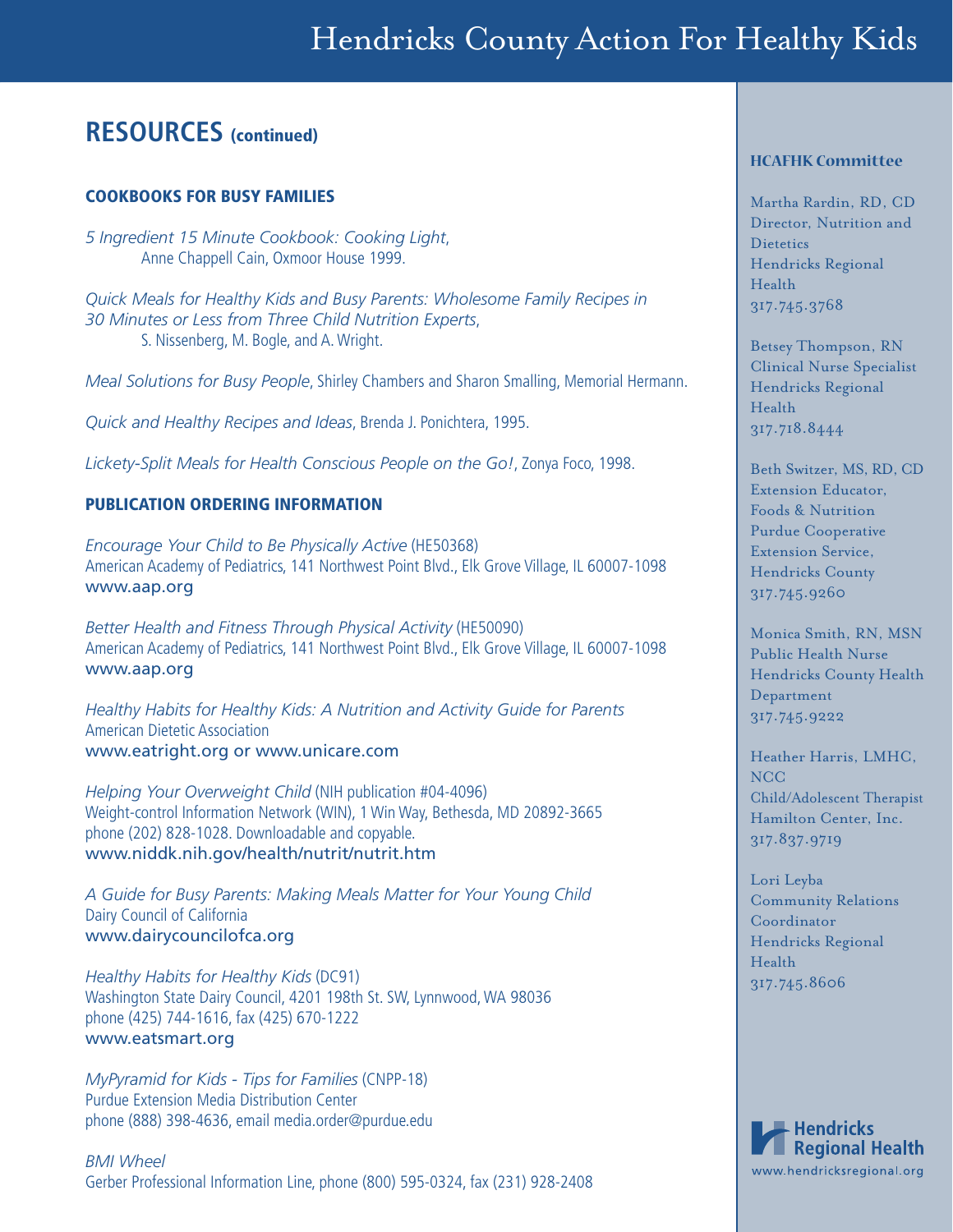## **PARKS AND RECREATION**

#### Avon

Avon Town Park - 6570 E US Hwy 36, 272-0948, www.avongov.org/recreation (70 acres) Fishing, picnic tables, paved multi-use trail, unpaved nature trails, greenway, playground.

Burnett Woods Nature Preserve - CR 100 S east of Dan Jones Rd. (50 acres) Marked nature trail.

#### Washington Township Community Park - 115 S CR 575 E (off E US Hwy 36), 745-0785, www.washingtontwpparks.org

(75 acres) Basketball, fishing pond, interpretive trails, mountain bike trails, playground, horseshoe pit, sand volleyball, picnic shelters, gazebo.

Brownsburg Brownsburg Parks Department, 858-4172, www.brownsburgparks.com

#### Arbuckle Acres - SR 267 north of railroad tracks

(68 acres) Little league baseball, lighted basketball, horseshoes, lighted tennis courts, volleyball, 1.3 mile paved walking trail, ADA-accessible playground, picnic shelters, picnic tables, grills.

#### Brownsburg Community Center - 111 Eastern Ave.

Workout room, aerobics room, basketball, massage therapy, game room that may be reserved for parties, conference rooms, special classes and events.

#### Lincoln Township Park - SW corner of US Hwy 136 and CR 550 E (10 acres) Baseball/softball field, soccer field, paved walking trail.

#### Stephens Park - 610 S Stephens Dr. off W Tilden Rd.

(4 acres) Picnic shelter, playground, sand volleyball, grills.

Vic Overman Sportsfield Park - NE corner of Odell St. and Sycamore Dr. (17 acres) Junior football, girls softball, playground, two covered picnic tables.

#### Williams Park - 940 S Locust Lane

(77 acres) 12,000 square foot "Blast-Off" playground area, basketball court, paved walking trail, three tier rentable gazebo with kitchen, picnic shelters.

#### **Danville** Danville Parks Department, 745-3015, www.danvilleindiana.org/recreation/

#### Blanton Woods Nature Park - 625 N. Washington St. (50 acres) Rentable conference center, environmental education, nature trails, bird watching, shelter house.

#### Ellis Park - 600 E Main St.

(50 acres) Amphitheater, little league baseball, basketball, football, horseshoes, large "Playscape" playground, softball, swimming pool and water park, clay tennis courts, memorial gardens, rentable gazebo, picnic shelters, train station conference room, walking trail to Blanton Woods Nature Park.